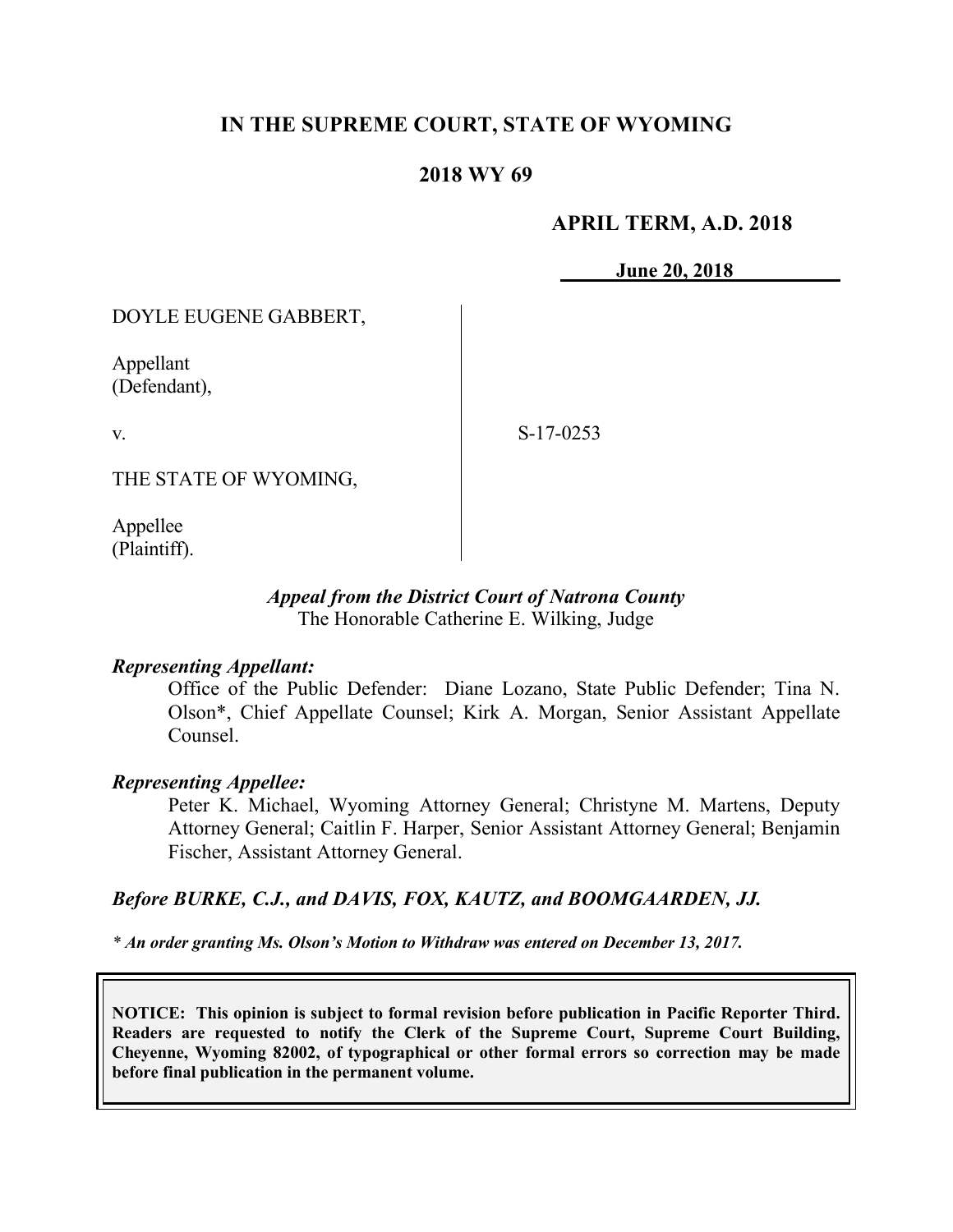### **BURKE, Chief Justice.**

[¶1] Appellant, Doyle Eugene Gabbert, was convicted of eight felonies following a bench trial. He contends the district court erred in determining that he failed to prove he was not guilty by reason of mental illness or defect. We affirm.

### *ISSUE*

[¶2] Appellant presents one issue:

Did the district court err when it held that Mr. Gabbert had failed to prove that he was not guilty by reason of mental illness or defect?

## *FACTS*

[¶3] Appellant committed a series of crimes over the course of three days in August 2016, while on parole from a lengthy prison sentence. On August 10, 2016, while driving in Casper, Appellant turned without using a signal and cut off another motorist. When the other driver raised his hands in exasperation, Appellant took offense. He pulled up behind the motorist, exited his vehicle, and lifted up his shirt, revealing a handgun. Appellant fired the gun at the motorist as he drove away, breaking both the front and back windshield of the vehicle.

[¶4] After this incident, Appellant abandoned his vehicle, borrowed a car from an acquaintance, left town and went to a motel near Evansville where a friend had procured a room for him. Prior to leaving for Evansville, he told the acquaintance that the police would be looking for him. Appellant then sent a text message to his parole agent, telling her that "I bring everything on myself; it's not just happening to me. I have been getting high and doing all kinds of stupid shit. So who knows what's coming back on me now." He also told his parole officer that he was in Sheridan instead of Evansville. Appellant told his parole agent that he was staying in Sheridan because he "didn't want her thinking I was in town so she could come grab me."

[¶5] On August 12, Appellant thought the police had found him at the motel, and he texted a friend that "the God damn cops found me in my motel somehow, and I had to haul ass." Appellant ran to a nearby house and his friend picked him up. While driving away, the friend nearly collided with another car while taking a wide turn at an intersection. Kane Knight, the driver of the car, had to "slam on the brakes to stop." In the car with Mr. Knight were Trentyn Graves, and Mr. Graves's mother, Julia Oliver. Appellant thought that one of those passengers had "flipped [him] off," and he told his friend to follow them. Mr. Knight noticed that Appellant was waving around a gun as the friend drove the car.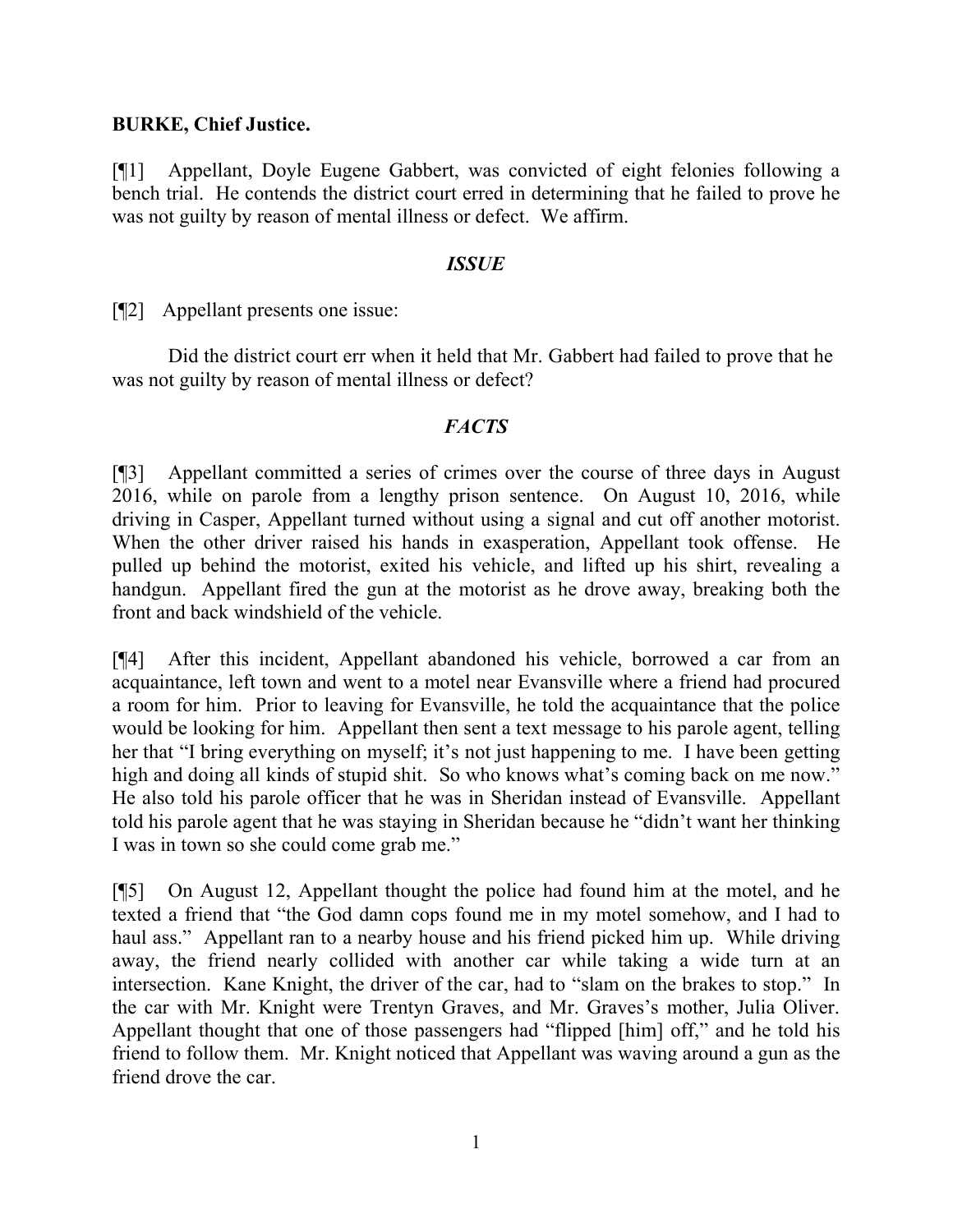[¶6] Appellant and his friend followed the other vehicle into the parking lot of a grocery store. As Mr. Knight, Mr. Graves, and Ms. Oliver walked into the store, they heard Appellant hit his pistol against the windshield of Mr. Knight's car. While holding a gun wrapped in a hooded sweatshirt, Appellant demanded Mr. Knight give him the keys to his car. Mr. Knight refused. Appellant unwrapped the sweatshirt to reveal the pistol and again demanded the keys. Ms. Oliver told Appellant not to point his gun at her, grabbed Appellant's wrist, and pointed the gun at the ground. A witness called 911.

[¶7] Appellant and his friend left the scene, and law enforcement began to pursue them. When Appellant noticed that they were being followed by the police, he told his friend to pull over, exited the vehicle and began running away. After running a short distance, Appellant stole a parked minivan. Law enforcement followed him and, after weaving through traffic, Appellant crashed the van. He then attempted to steal a delivery truck before he was apprehended and arrested.

[¶8] The State charged Appellant with three counts of aggravated assault and battery, in violation of Wyo. Stat. Ann. § 6-2-502(a)(iii) (LexisNexis 2017); one count of aggravated robbery, in violation of Wyo. Stat. Ann.  $\S$  6-2-401(c)(ii)(LexisNexis 2017); two counts of theft, in violation of Wyo. Stat. Ann. §§ 6-3-402(a) and (c)(i) (LexisNexis 2017); one count of unlawful possession of a firearm, in violation of Wyo. Stat. Ann. § 6- 8-102 (LexisNexis 2015); and one count of possession of a deadly weapon with unlawful intent, in violation of Wyo. Stat. Ann. § 6-8-103 (LexisNexis 2017). Appellant entered pleas of not guilty and not guilty by reason of mental illness or defect (NGMI).

[¶9] As a result of the NGMI plea, the district court ordered the Wyoming Department of Health to evaluate Appellant pursuant to Wyo. Stat. Ann. § 7-11-304(d) (LexisNexis 2017). Appellant was evaluated at the Wyoming State Hospital by Dr. Alex Yufik, a board certified forensic psychologist. Dr. Yufik found that Appellant did not have a mental illness or deficiency as defined by § 7-11-304 and that he did not lack the substantial capacity to appreciate the wrongfulness of his conduct or conform his conduct to the requirements of the law. He diagnosed Appellant with "antisocial personality disorder" and an "amphetamine-type substance disorder." The doctor attributed Appellant's auditory hallucinations and paranoid behavior to that disorder, in part because Appellant only suffered psychotic symptoms when he was using methamphetamine. Dr. Yufik also noted that, during the evaluation, Appellant stated that, "if a police officer was on the scene during the first or second confrontation, he would not have pulled the gun or fired." Dr. Yufik found that this statement supported his conclusion that Appellant did not lack the capacity to appreciate the wrongfulness of his actions or conform his conduct to the law. Appellant did not request an additional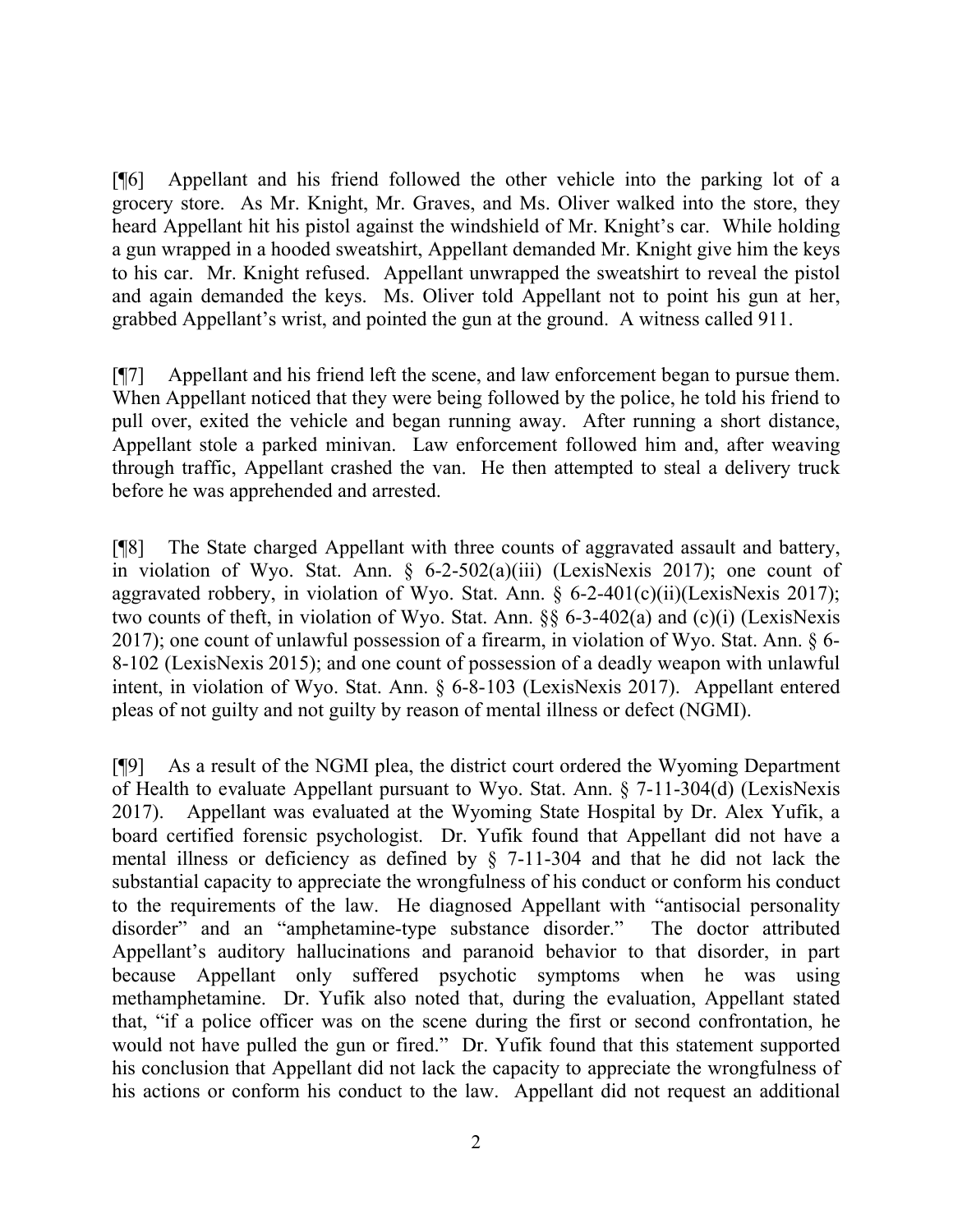evaluation by an examiner of his choice, as permitted by Wyo. Stat. Ann. § 7-11-304(g).

[¶10] The matter proceeded to a bench trial and, despite Dr. Yufik's evaluation, Appellant did not change his plea and continued to assert his NGMI defense. During its case-in-chief, the prosecution presented testimony from eyewitnesses to the events. After the State rested, the defense presented testimony from Dr. Yufik and Appellant. After hearing all of the evidence, the court found Appellant guilty on all eight counts and rejected the NGMI defense, finding that Appellant "clearly appreciated the wrongfulness of his conduct" and "could conform his conduct to the requirements of law when he chooses to do so." The parties stipulated that Appellant is a habitual criminal under Wyo. Stat Ann. § 6-10-201. For the aggravated assault convictions, the court imposed three consecutive sentences of 20 to 25, 15 to 20, and 15 to 20 years. The court ordered lesser sentences for the remaining convictions to be served concurrently to those sentences. This appeal followed.

# *STANDARD OF REVIEW*

[¶11] Appellant contends the district court erred in concluding he failed to prove he was not guilty by reason of mental illness. The parties disagree as to the appropriate standard of review. The State notes that we have not articulated a standard for reviewing a decision as to whether the defendant was mentally responsible for his crimes.

[¶12] Normally in criminal cases, the question is whether the State presented sufficient evidence to convict the defendant. Accordingly, this Court must determine whether a "rational trier of fact could find the essential elements of the crime were proven beyond a reasonable doubt." *May v. State*, 2003 WY 14, ¶ 11, 62 P.3d 574, 578 (Wyo. 2003) (citation omitted). This Court does not consider "conflicting evidence presented by the unsuccessful party, and afford[s] every favorable inference which may be reasonably and fairly drawn from the successful party's evidence." *Id.* (citation omitted). In this case, however, Appellant does not contend the district court erred in finding there was sufficient evidence to convict him.

[¶13] Instead, Appellant contends the district court erred in rejecting his NGMI defense. When a defendant pleads not guilty by reason of mental insanity, the prosecution bears the burden of proving beyond a reasonable doubt all the elements of the offense charged, while the defendant has the "burden of going forward and proving by the greater weight of evidence that, as a result of mental illness or deficiency, he lacked capacity either to appreciate the wrongfulness of his conduct or to conform his conduct to the requirements of the law." Wyo. Stat. Ann. § 7-11-305(b) (LexisNexis 2017). The defendant must disprove the legal presumption that he is "mentally responsible." *Id.*

[¶14] We agree with the State that this is a matter of first impression. In matters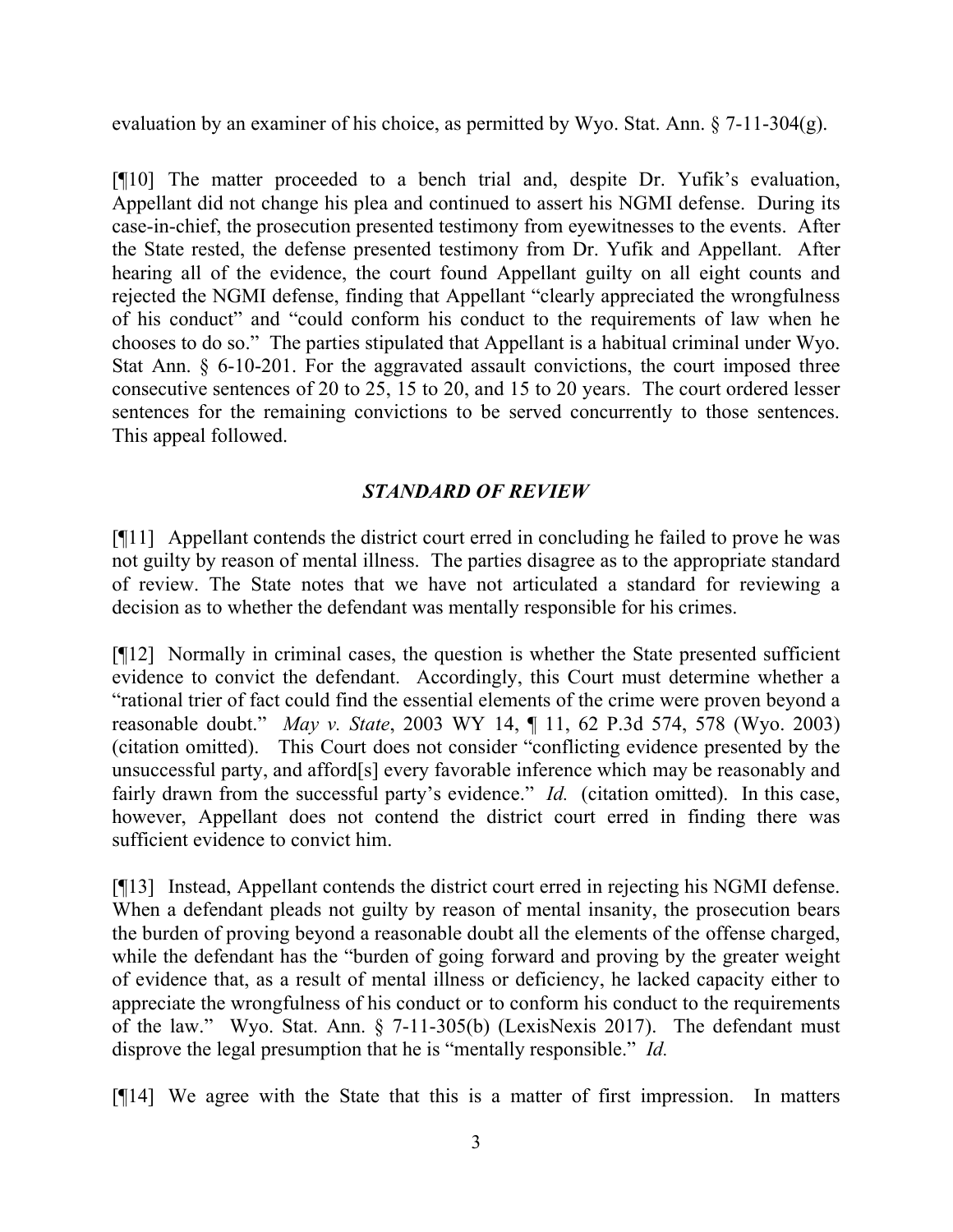of first impression, we look to other jurisdictions for guidance. *Schnitker v. State*, 2017 WY 96, ¶ 10, 401 P.3d 39, 42 (Wyo. 2017). In *State v. Flake*, 88 S.W.3d 540, 552-53 (Tenn. 2002), the Tennessee Supreme Court collected cases setting forth various standards for reviewing claims of mental illness:

> Our research indicates that appellate courts in other jurisdictions apply a deferential standard when reviewing a jury's rejection of the insanity defense, but appellate courts do not use uniform language when describing the applicable standard. The "reasonableness" standard adopted by the Fifth Circuit Court of Appeals in [*United States v.*] *Barton* [992 F.2d 66 (5th Cir. 1993)] has been adopted by some state courts considering the issue. *See Fuss v. State,* 271 Ga. 319, 519 S.E.2d 446, 448 (1999) ("whether after reviewing the evidence in the light most favorable to the state, a rational trier of fact could have found that the defendant failed to prove by a preponderance of the evidence that he was insane at the time of the crime."); *State v. Silman,* 663 So.2d 27, 32 (La. 1995); *State v. Prince,* 688 So.2d 643, 649 (La.Ct.App.1997) ("whether, viewing the evidence in the light most favorable to the state, any rational juror could have found that the defendant had not proven by a preponderance of the evidence that he was insane at the time of the offense."). Other state appellate courts preclude disturbing the fact-finder's resolution of the sanity issue "unless the verdict is contrary to the manifest weight of the evidence," or "the proof of insanity is overwhelming" or the verdict is "contrary to the great preponderance of the evidence," or the "judgment is so against the great weight and preponderance of the evidence so as to be manifestly unjust." Arkansas appellate courts review a jury verdict rejecting the insanity defense to determine "whether there was any substantial evidence to support the verdict." The Indiana Supreme Court has stated that a defendant whose insanity defense fails at trial "has a monumental burden if he seeks to upset the finding of the fact trier on appeal, for he is appealing from a negative finding, and the issue is not whether or not the finding was sustained by the evidence but rather whether it was contrary to all the evidence and hence *contrary to law.*" *Turner v. State,* 428 N.E.2d 1244, 1246 (Ind. 1981) (emphasis in original). Indiana appellate courts, therefore, reverse a fact finder's rejection of the insanity defense "only when the evidence is without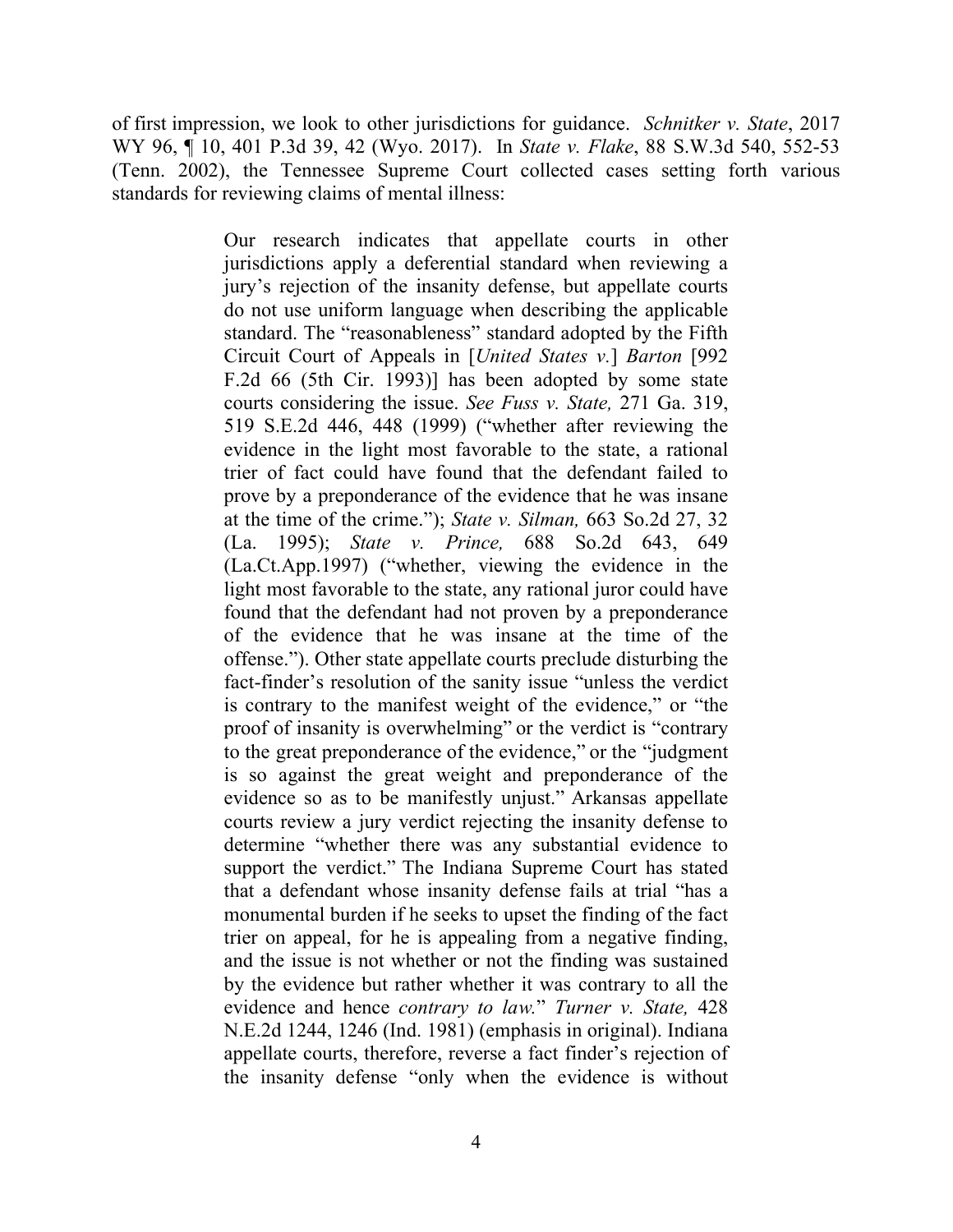conflict and leads to but one conclusion which the trier of fact did not reach."

This lack of uniformity on the proper standard of appellate review is also reflected in federal appellate court decisions . . . Some federal circuit courts apply a "clearly erroneous" standard of review, reversing a jury's finding on the insanity issue only if it is clearly erroneous. *See United States v. Hiebert,* 30 F.3d 1005, 1007 (8th Cir. 1994); *United States v. Reed,* 997 F.2d 332, 334 (7th Cir. 1993); *United States v. Freeman,* 804 F.2d 1574, 1577 (11th Cir. 1986). Other federal courts, including the Fifth Circuit, apply the "reasonableness" standard, derived from the *Jackson v. Virginia,* sufficiency standard. *Barton,* 992 F.2d at 69; *United States v. Martin,* 56 M.J. 97, 106 (C.A.A.F. 2001). This "reasonableness" standard requires an appellate court to view the evidence in the light most favorable to the prosecution and reverse a jury verdict rejecting the insanity defense "only if no reasonable trier of fact could have failed to find that the defendant's criminal insanity at the time of the offense was established by clear and convincing evidence." *Barton,* 992 F.2d at 69; *Martin,* 56 M.J. at 107.

(Footnotes omitted.) After considering the various standards, the Court determined that appellate courts in Tennessee should apply what it described as the "reasonableness" standard when reviewing a jury's rejection of the insanity defense. *Id.*, 88 S.W.3d at 554. The Court stated that, under this standard, a decision rejecting the insanity defense would be reversed only if "considering the evidence in the light most favorable to the prosecution, no reasonable trier of fact could have failed to find that the defendant's insanity at the time of the offense was established by clear and convincing evidence." *Id.* In adopting this standard, the Court relied, in part, on the fact that the pertinent statute placed the burden of establishing the insanity defense squarely on the defendant. *Id.*

[¶15] We agree with what appears to be the majority of jurisdictions applying the "reasonableness" standard in reviewing NGMI claims. As in those jurisdictions, our statutory scheme places the burden on the defendant to prove that he was not mentally responsible for his crimes. In light of the language of Wyo. Stat. Ann. § 7-11-305(b), which requires the defendant to carry his burden "by the greater weight of evidence," we conclude the applicable standard of review is whether, after reviewing the evidence in the light most favorable to the State, a rational trier of fact could have found that the defendant failed to prove the defense by a preponderance of the evidence. We note that other states requiring the defendant to establish the defense by a preponderance of the evidence have adopted a similar standard of review. *See*, *e.g.*, *Fuss v. State*, 271 Ga. 319,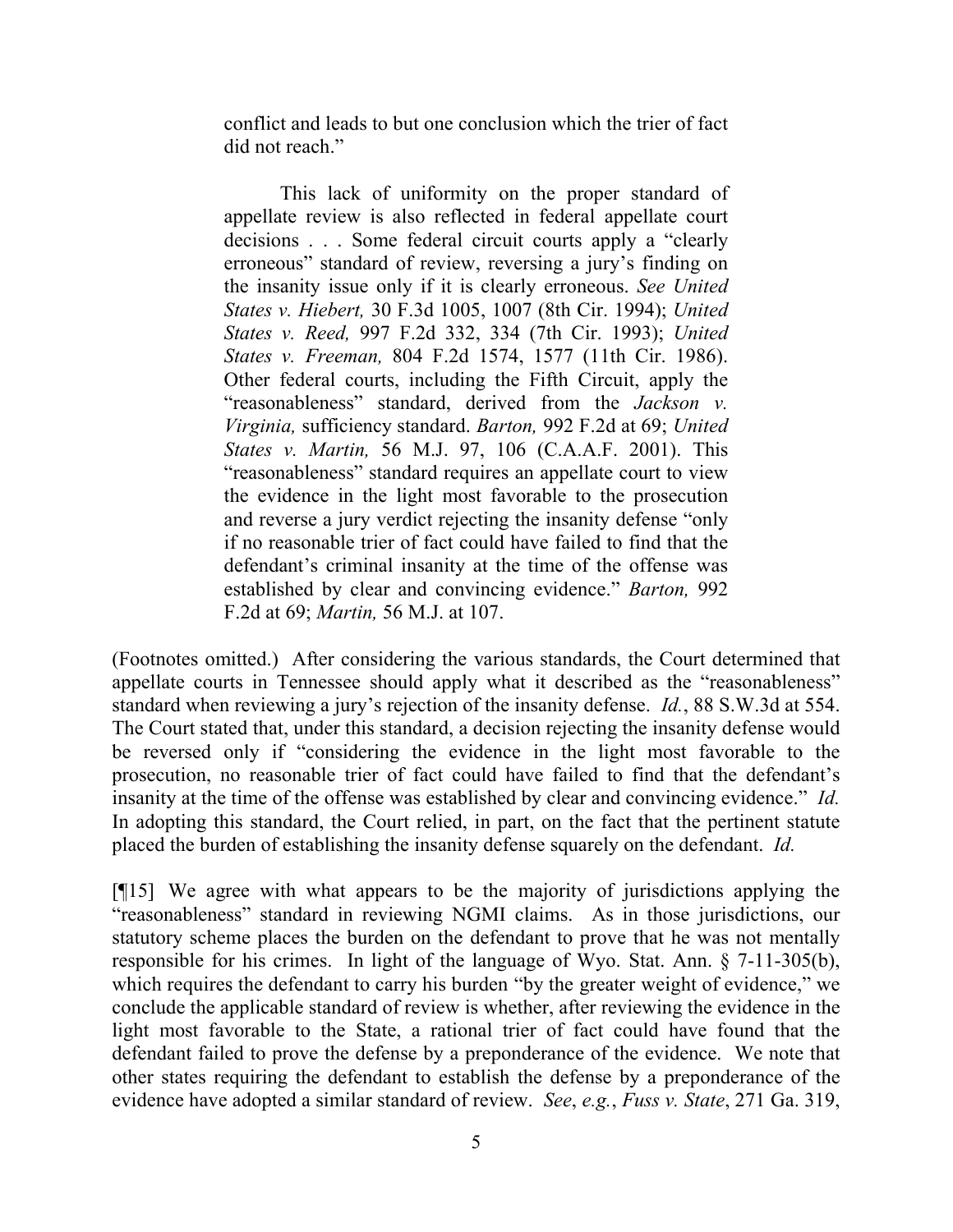320, 519 S.E.2d 446, 448 (Ga. 1999); *State v. Lively*, 130 Wash. 2d 1, 17, 921 P.2d 1035, 1043 (Wash.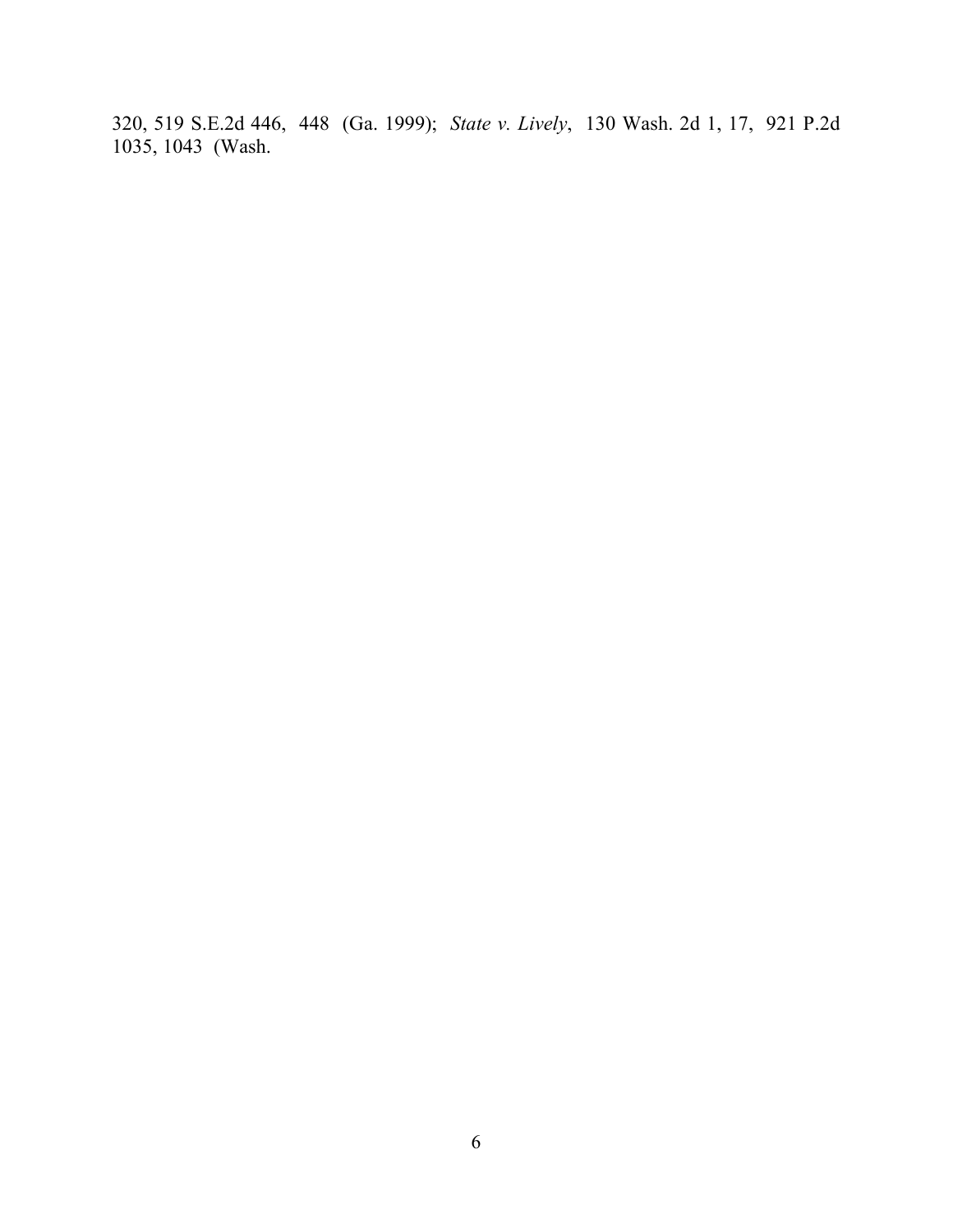1996) (applying the standard to all affirmative defenses); *State v. Roy*, 395 So.2d 664 (La.  $1981$ ).<sup>1</sup>

## *DISCUSSION*

[¶16] As noted above, Appellant contends the district court erred in rejecting his NGMI defense. The requirements of that defense are set forth at Wyo. Stat. Ann. §§ 7-11-304 and 7-11-305 (LexisNexis 2017). Section 7-11-304 provides:

> (a) A person is not responsible for criminal conduct if at the time of the criminal conduct, as a result of mental illness or deficiency, he lacked substantial capacity either to appreciate the wrongfulness of his conduct or to conform his conduct to the requirements of law. As used in this section, the terms mental illness or deficiency mean only those severely abnormal mental conditions that grossly and demonstrably impair a person's perception or understanding of reality and that are not attributable primarily to selfinduced intoxication as defined by W.S. 6-1-202(b).

> (b) As used in this section, the terms "mental illness or deficiency" do not include an abnormality manifested only by repeated criminal or otherwise antisocial conduct.

Section 7-11-305 provides, in part:

. . .

(b) The prosecution shall prove beyond a reasonable doubt all the elements of the offense charged. Every defendant is presumed to be mentally responsible. The defendant shall have the burden of going forward and proving by the greater weight of evidence that, as a result of mental illness or deficiency, he lacked capacity either to appreciate the wrongfulness of his conduct or to conform his conduct to the requirements of the law.

<sup>&</sup>lt;sup>1</sup> We note the fact that this case comes to us after a bench trial, with the judge sitting as factfinder, does not impact our determination as to the appropriate standard of review. *Trumbull v. State*, 2009 WY 103, ¶ 9, 214 P.3d 978, 980 (Wyo. 2009) ("The function of the finder of fact in cases tried to a court is identical to that in cases tried to juries, and the same rules are applicable with respect to the standards and principles applied in appellate review."); *Faubion v. State*, 2010 WY 79, ¶ 12, 233 P.3d 926, 929 (Wyo. 2010).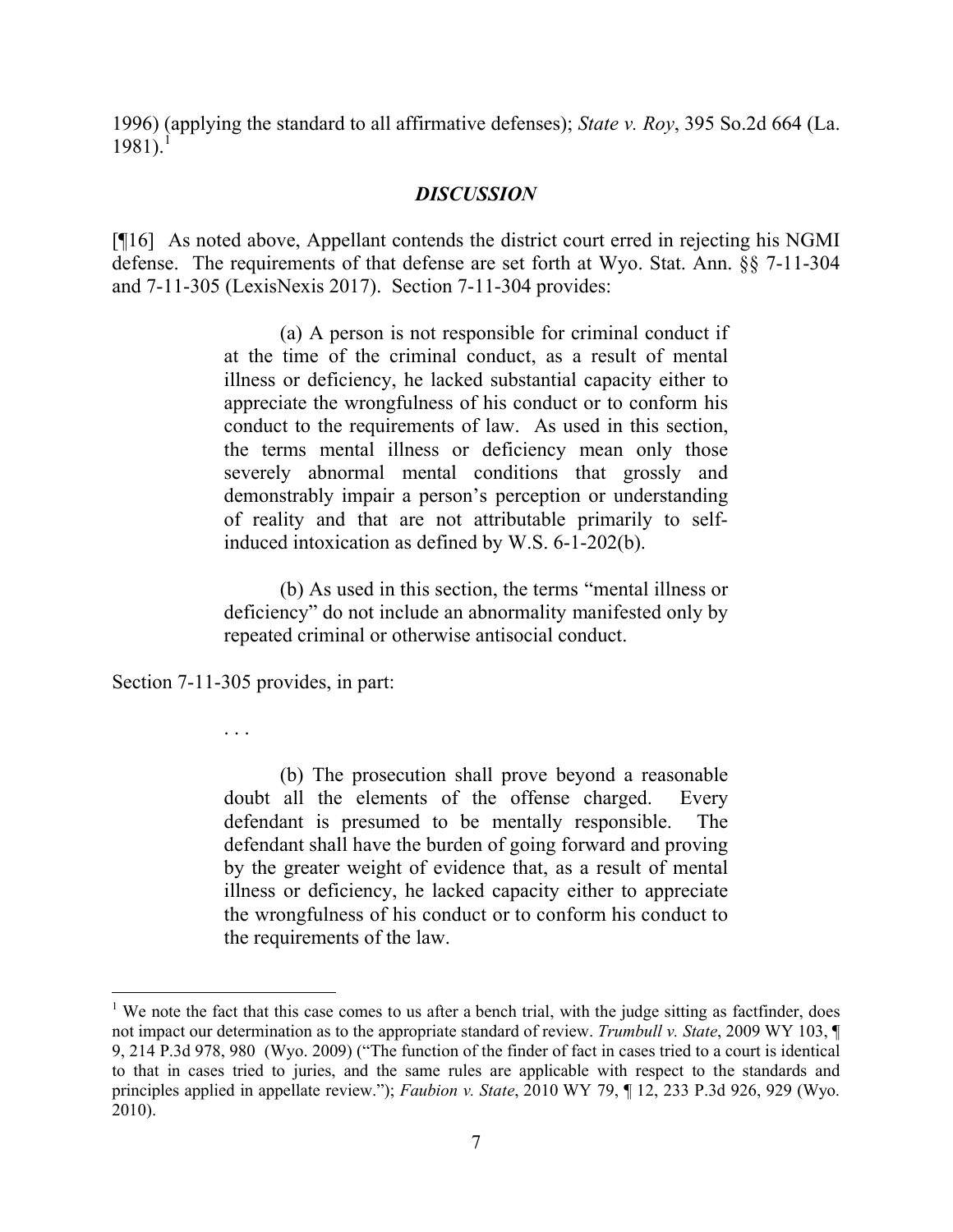(c) Only the designated examiners who examined the defendant pursuant to W.S. 7-11-303 or 7-11-304 are competent witnesses to testify as to the defendant's mental responsibility.

(d) In addition, the state and the defendant may summon other expert witnesses who did not examine the defendant. Such experts are not competent to testify as to the mental responsibility of the defendant; however, they may testify as to the validity of the procedures followed and the general scientific propositions stated by other witnesses.

(e) The designated examiner who examined the defendant may testify as to and explain the nature of his examinations, his diagnosis of mental illness or deficiency of the defendant, and his opinion as to the defendant's ability to appreciate the wrongfulness of his conduct or to conform his conduct to the requirements of law. The designated examiner may be cross-examined as to his competence and the credibility of his diagnosis and his opinion.

Accordingly, in order to establish the NGMI defense under Wyo. Stat. Ann. §§ 7-11-304 and 7-11-305, Appellant had the burden of proving that (1) as a result of mental illness or deficiency, (2) he lacked substantial capacity either to appreciate the wrongfulness of his conduct or to conform his conduct to the requirements of law.

[¶17] With respect to the first prong of the NGMI defense, the parties dispute whether Appellant suffered from a mental illness or deficiency. The district court, however, did not address this issue and, instead, focused on the issue of whether Appellant lacked substantial capacity to appreciate the wrongfulness of his conduct or to conform his conduct to the law. We will also limit our review to this issue.

[¶18] Appellant's claim that he was unable to appreciate the wrongfulness of his conduct or conform his conduct to the requirements of the law was directly contradicted by Dr. Yufik's expert opinion. Dr. Yufik's report from his examination of Appellant was introduced into evidence at trial. In the report, Dr. Yufik expressly stated it was his opinion that "at the time of the alleged offenses, [Appellant] did not lack substantial capacity to appreciate the wrongfulness of his conduct or to conform his conduct to the requirements of the law." (Emphasis in original). During his testimony, Dr. Yufik confirmed his opinion that Appellant was mentally responsible for his actions. He stated that Appellant's mental condition "doesn't impair his understanding of societal norm." He further testified that "[Appellant] still understands that these actions are illegal and society may also consider them to be immoral." Notably, Dr. Yufik was the only witness